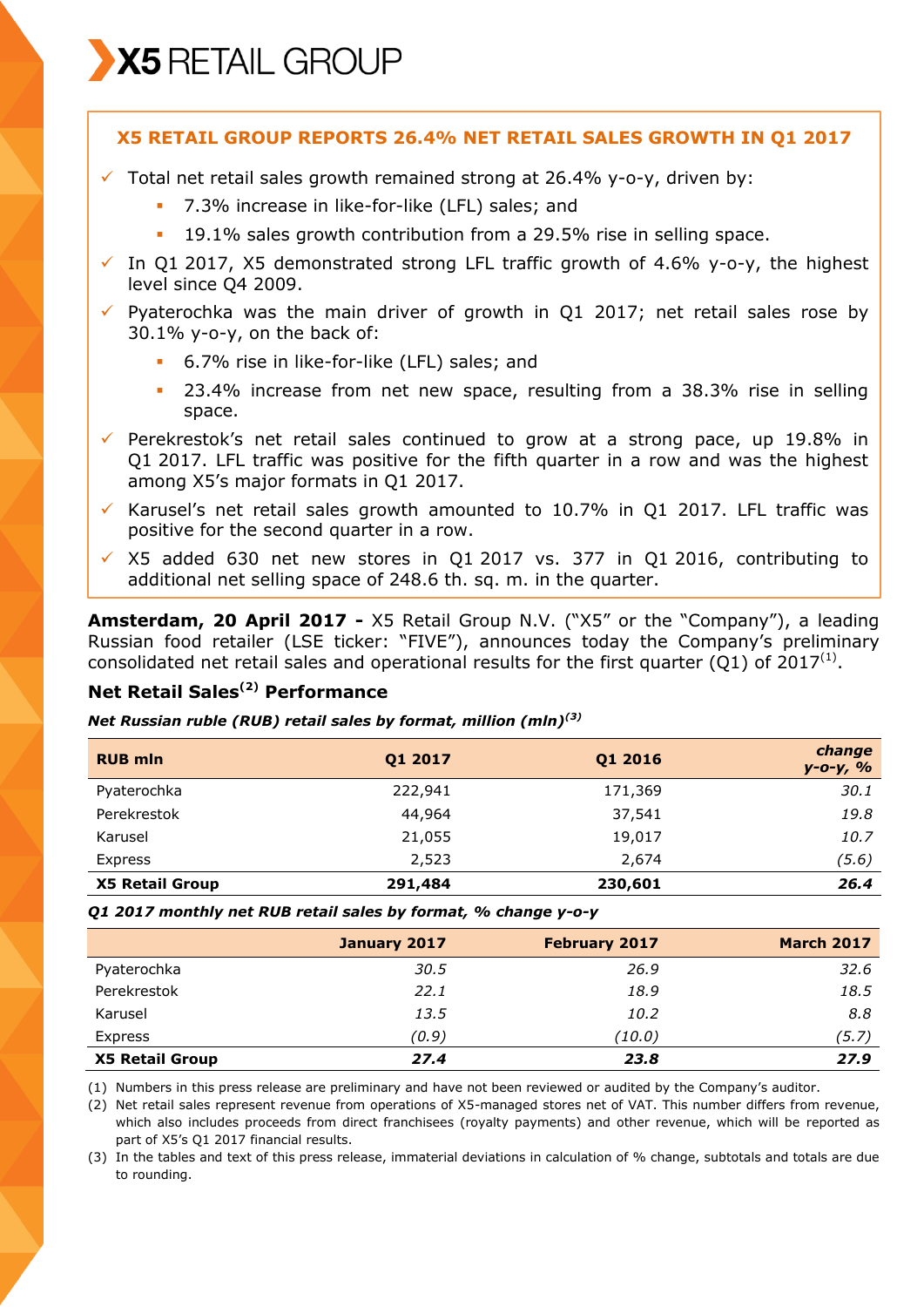# **Average Ticket and Number of Customer Visits**

*Q1 2017 average ticket and customer visits by format*

|                            | Q1 2017 | Q1 2016 | change<br>$y - 0 - y, %$ |
|----------------------------|---------|---------|--------------------------|
| <b>Average Ticket, RUB</b> |         |         |                          |
| Pyaterochka                | 358.6   | 355.6   | 0.9                      |
| Perekrestok                | 541.6   | 522.5   | 3.7                      |
| Karusel                    | 733.2   | 703.0   | 4.3                      |
| Express                    | 295.9   | 306.0   | (3.3)                    |
| <b>X5 Retail Group</b>     | 392.8   | 391.0   | 0.5                      |
| # of Customers, mln        |         |         |                          |
| Pyaterochka                | 710.3   | 551.4   | 28.8                     |
| Perekrestok                | 94.8    | 81.9    | 15.7                     |
| Karusel                    | 32.8    | 31.0    | 5.9                      |
| Express                    | 9.9     | 10.2    | (2.8)                    |
| <b>X5 Retail Group</b>     | 847.8   | 674.5   | 25.7                     |

## **LFL Sales Performance**

*Q1 2017 LFL(4) store performance by format, % change y-o-y*

|                        | <b>Sales</b> | <b>Traffic</b> | <b>Basket</b> |
|------------------------|--------------|----------------|---------------|
| Pyaterochka            | 6.7          | 4.4            | 2.2           |
| Perekrestok            | 10.3         | 7.2            | 2.9           |
| Karusel                | 9.4          | 5.9            | 3.4           |
| Express                | (9.4)        | (7.3)          | (2.3)         |
| <b>X5 Retail Group</b> | 7.3          | 4.6            | 2.6           |

## **Expansion Dynamics**

#### *Selling space and # of stores by format*

|                                                 | As at<br>31-Mar-17 | As at<br>$31 - Dec-16$ | change vs<br>$31 - Dec - 16, %$ | As at     | change vs<br>31-Mar-16 31-Mar-16, % |
|-------------------------------------------------|--------------------|------------------------|---------------------------------|-----------|-------------------------------------|
| <b>Selling Space, square</b><br>metres (sq. m.) |                    |                        |                                 |           |                                     |
| Pyaterochka                                     | 3,580,802          | 3,329,273              | 7.6                             | 2,589,581 | 38.3                                |
| Perekrestok                                     | 551,950            | 548,473                | 0.6                             | 494,255   | 11.7                                |
| Karusel                                         | 382,822            | 386,897                | (1.1)                           | 394,619   | (3.0)                               |
| Express                                         | 34,759             | 37,110                 | (6.3)                           | 35,732    | (2.7)                               |
| <b>X5 Retail Group</b>                          | 4,550,333          | 4,301,752              | 5.8                             | 3,514,186 | 29.5                                |
| # of Stores                                     |                    |                        |                                 |           |                                     |
| Pyaterochka                                     | 9,002              | 8,363                  | 7.6                             | 6,636     | 35.7                                |
| Perekrestok                                     | 544                | 539                    | 0.9                             | 486       | 11.9                                |
| Karusel                                         | 90                 | 91                     | (1.1)                           | 91        | (1.1)                               |
| <b>Express</b>                                  | 181                | 194                    | (6.7)                           | 184       | (1.6)                               |
| <b>X5 Retail Group</b>                          | 9,817              | 9,187                  | 6.9                             | 7,397     | 32.7                                |

(4) LFL comparisons of retail sales between two periods are comparisons of retail sales in local currency (including VAT) generated by the relevant stores. The stores that are included in LFL comparisons are those that have operated for at least 12 full months. Their sales are included in LFL calculation starting from the day of the store's opening. We include all stores that fit our LFL criteria in each reporting period.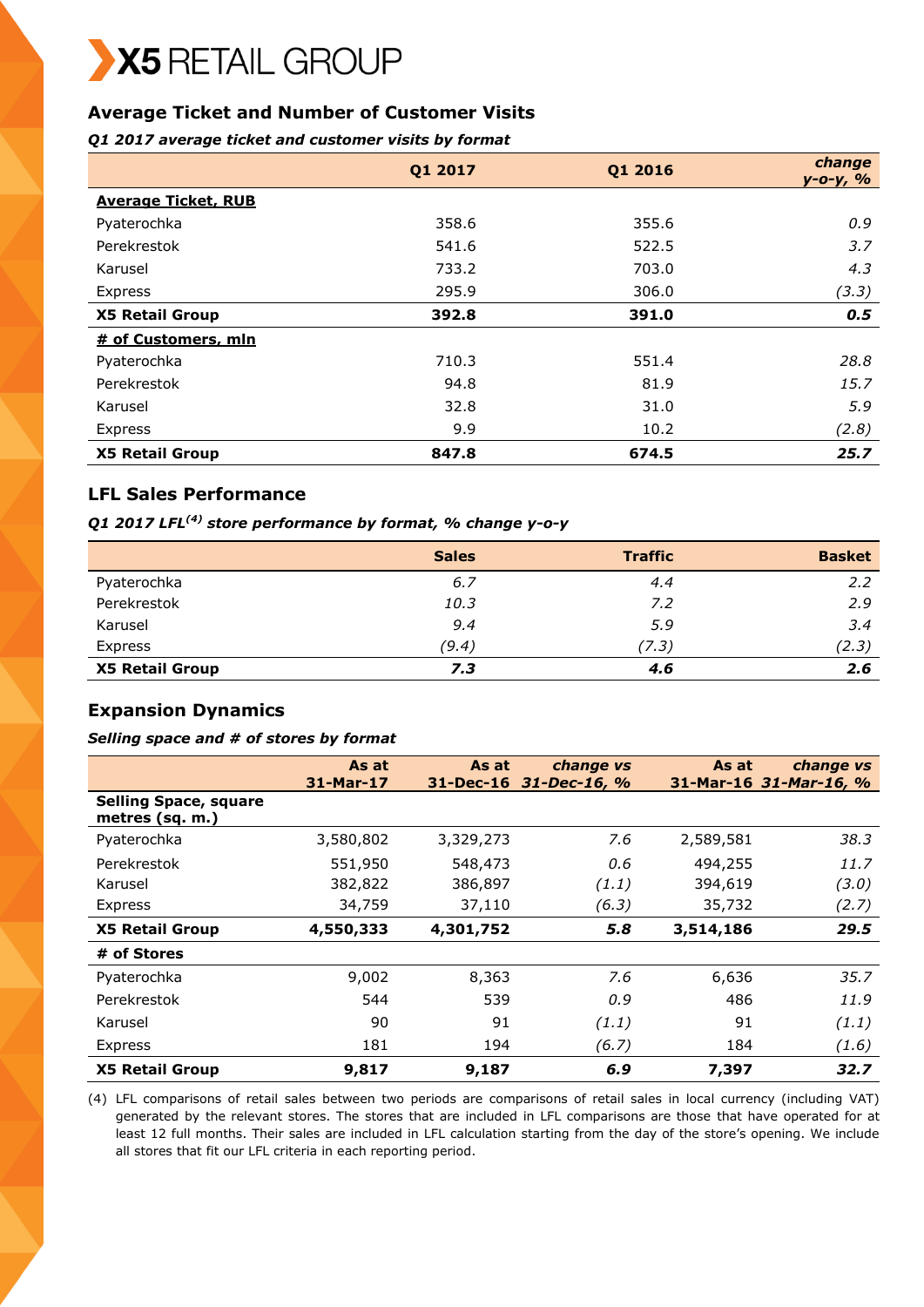#### *Selling space and # of stores added by format*

|                                                 | <b>Net Added</b><br>Q1 2017 | <b>Net Added</b><br>Q1 2016 | change,<br>у-о-у, % |
|-------------------------------------------------|-----------------------------|-----------------------------|---------------------|
| <b>Selling Space, square</b><br>metres (sq. m.) |                             |                             |                     |
| Pyaterochka                                     | 251,529                     | 166,955                     | 50.7                |
| Perekrestok                                     | 3,477                       | 10,247                      | (66.1)              |
| Karusel                                         | (4,075)                     | 4,486                       | n/a                 |
| Express                                         | (2, 351)                    | (675)                       | n/a                 |
| <b>X5 Retail Group</b>                          | 248,581                     | 181,012                     | 37.3                |
| Net # of Stores                                 |                             |                             |                     |
| Pyaterochka                                     | 639                         | 371                         | 72.2                |
| Perekrestok                                     | 5                           | 8                           | (37.5)              |
| Karusel                                         | (1)                         | 1                           | n/a                 |
| Express                                         | (13)                        | (3)                         | n/a                 |
| <b>X5 Retail Group</b>                          | 630                         | 377                         | 67.1                |

## **Key Drivers for Q1 2017 Results**

### *Sales*

- LFL sales performance remained strong despite slowing food price inflation during Q1 2017.
- LFL traffic was positive for all major formats for each month of the quarter.
- New space delivery continued to accelerate, X5 added 248.6 th. sq. m of selling space in Q1 2017 vs. 181 th. sq. m in Q1 2016.

## *Expansion and refurbishment programme*

- Pyaterochka was the main driver for the store base increase.
- 96 Pyaterochka stores were refurbished in Q1 2017 as part of X5's investment programme to upgrade existing stores. In conjunction with new openings, ca. 96% of Pyaterochka stores were operating under the new concept as of 31 March 2017.
- 15 Perekrestok stores were refurbished in Q1 2017, which, along with new openings, brought the total share of stores operating under the new concept to more than 56% as of 31 March 2017.
- In Q1 2017, X5 opened a new 15,456 sq. m. distribution centre (DC) in Orel to serve the Pyaterochka format and a new 13,632 sq. m. DC in Yekaterinburg to serve the Perekrestok and Karusel formats. X5 closed one DC in Yekaterinburg that did not meet the Company's efficiency criteria.
- In Q1 2017, as part of the Company's ongoing rationalisation programme, X5 closed 26 Pyaterochka stores, seven Perekrestok stores, one Karusel store and 14 Express stores.